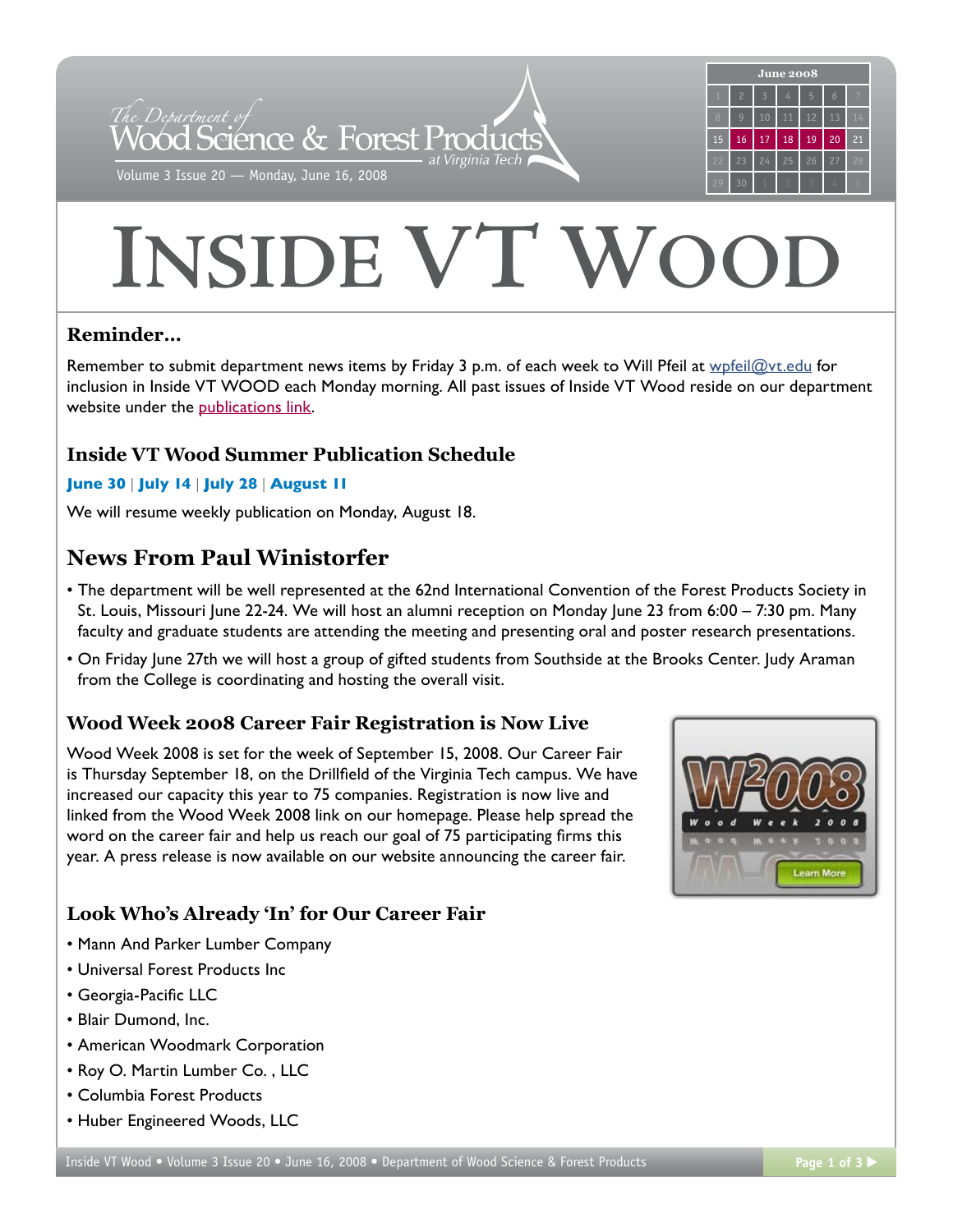### **Hindman Travels to Japan**

On May 31st, Dr. Daniel Hindman traveled to Japan to attend the 10th Annual World Conference on Timber Engineering (WCTE) held in Miyazaki, Japan. The conference was attended by about 300 engineers representing

at least 37 countries. The conference included almost 300 presentations on various topics in timber engineering from education to fire to seismic forces to connections. Miyazaki is located on the southern island of Kyushu with a rather tropical climate. Dr. Hindman presented two presentations, "Lateral Buckling of I-joists" and "Structural Composite Lumber Loaded Perpendicular to Grain".





Conference attendees Hideki Aoi, researcher at Forest Products Research Institute in Tskuba, Dr. Hindman and Dr. Javier Sotomayor from the University of Michoacan.

 Classic Japanese architecture visible on the streets of Miyazaki

### **Buehlmann Receives Funding from the Wood Education and Resource Center**

Congratulations to Dr. Urs. Buehlmann and his partners for funding received from the Wood Education and Resource Center for the following projects:

Title: **Small and medium sized enterprises (SME): the future of the U.S. hardwood lumber industry** Investigator(s): Urs Buehlmann, Tod Riggio, Earl Kline, Shawn Grushecky, Scott Bowe, Daniel Saloni, Adam Taylor, Matthew Bumgardner, Al Schuler Sponsor: Wood Education Resource Center (WERC); USDA Forest Service Amount: \$197,572 with \$98,786 requested from WERC Duration: August 15, 2008 – August 14, 2010

Title: **Integrating the Least-Cost-Grade-Mix Solver into ROMI** Investigator(s): Urs Buehlmann and Ed Thomas Sponsor: Wood Education Resource Center (WERC); USDA Forest Service Amount: \$47,368 with \$32,050 requested from WERC Duration: July 1, 2008 - June 30, 2009